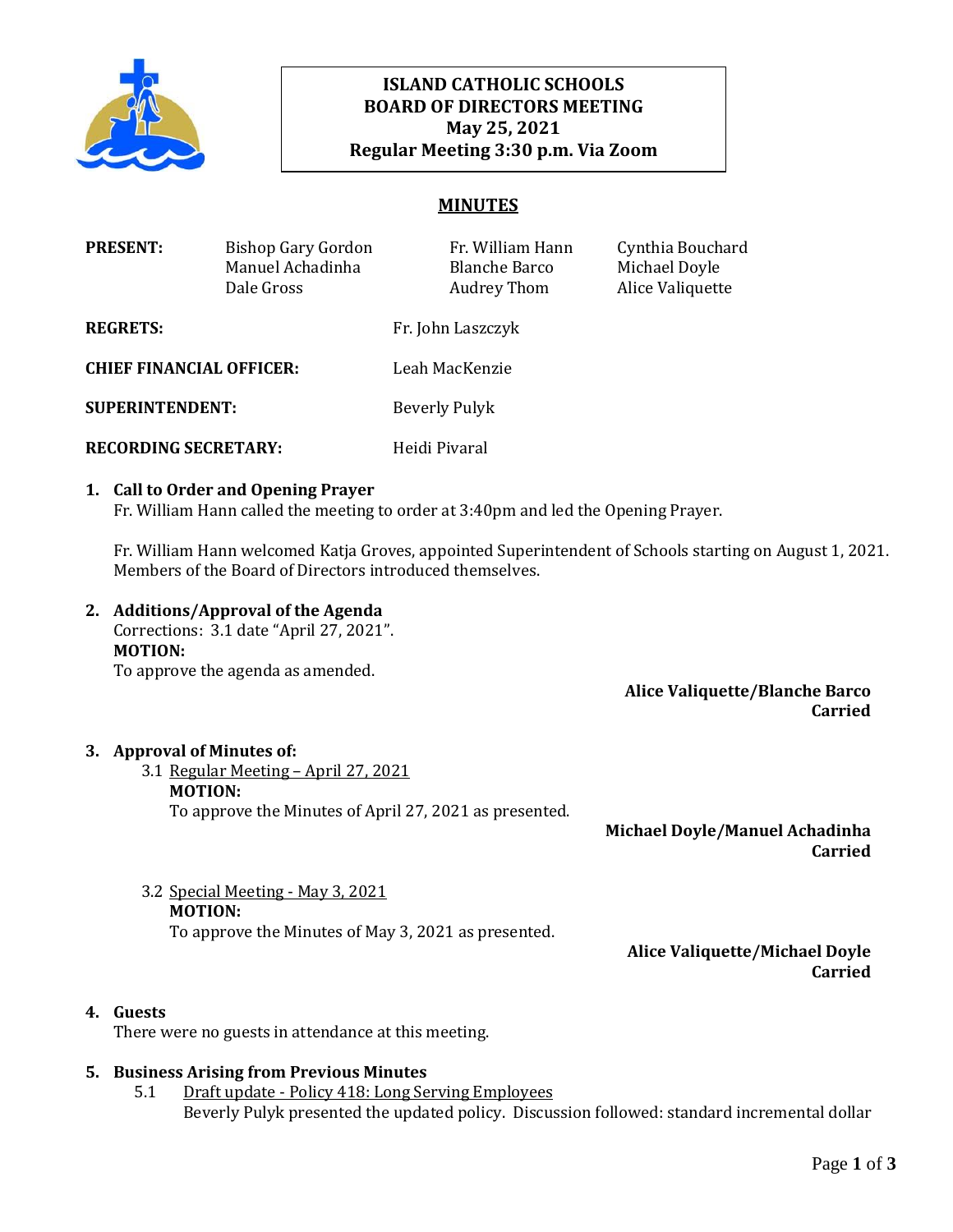value for every 10 years; certificates versus plaques. **MOTION:**  To approve Policy 418 as amended.

### **Manuel Achadinha/Blanche Barco Carried**

# **6. Correspondence**

# 6.1 Parent letter RE: Tuition

Beverly Pulyk read the letter sent by a parent regarding the 2021-22 tuition fee increases. Discussion followed: appreciate receiving letter, operational costs increase every year, better to have low incremental increases each year versus one big increase every three or four years.. Leah MacKenzie explained that tuition fees have been increasing around 2% every year, which is less than the annual inflation rate.

### **ACTION:**

Beverly Pulyk to respond to the parent on behalf of the CISDV Board of Directors, letting the parent know that receiving the concern was appreciated. The Board made every effort to keep the tuition rate increase as low as possible. A rate increase was required due to ever-increasing operational expenses.

# **7. New Business**

7.1 Criminal Records Checks for all Board Members and Completion of Covenant of Care **ACTION:**

The office of the Superintendent will send instructions to request criminal record checks online to the Board members who need to complete it. The Covenant of Care will be sent to the Board members as well; this document and a trustee declaration and conflict of interest will be discussed at next meeting.

7.2 Canadian Catholic School Trustees Association Upcoming AGM – June 3 & 4 Alice Valiquette and Blanche Barco have registered to attend the CCSTA AGM. Beverly Pulyk reminded Board members that there is still time to register. It is a great opportunity to meet with other trustees across the country.

#### **8. Reports**

8.1 Superintendent's Report

Beverly Pulyk highlighted items in her report. Discussion with the Ministry of Education regarding online education is still taking place.

# 8.2 Finances

8.2.1 Quarterly Financials

Leah MacKenzie highlighted items in the financial report.

8.2.2 Draft Budgets 2021-22

Leah MacKenzie presented the draft budgets. **MOTION:** 

To approve the budgets for 2021-22, with the exception of Queen of Angels School and St. Patrick's School. The expectation is that both schools will refine their budgets to get as close as possible to balanced budgets.

# **Manuel Achadinha/Audrey Thom Carried**